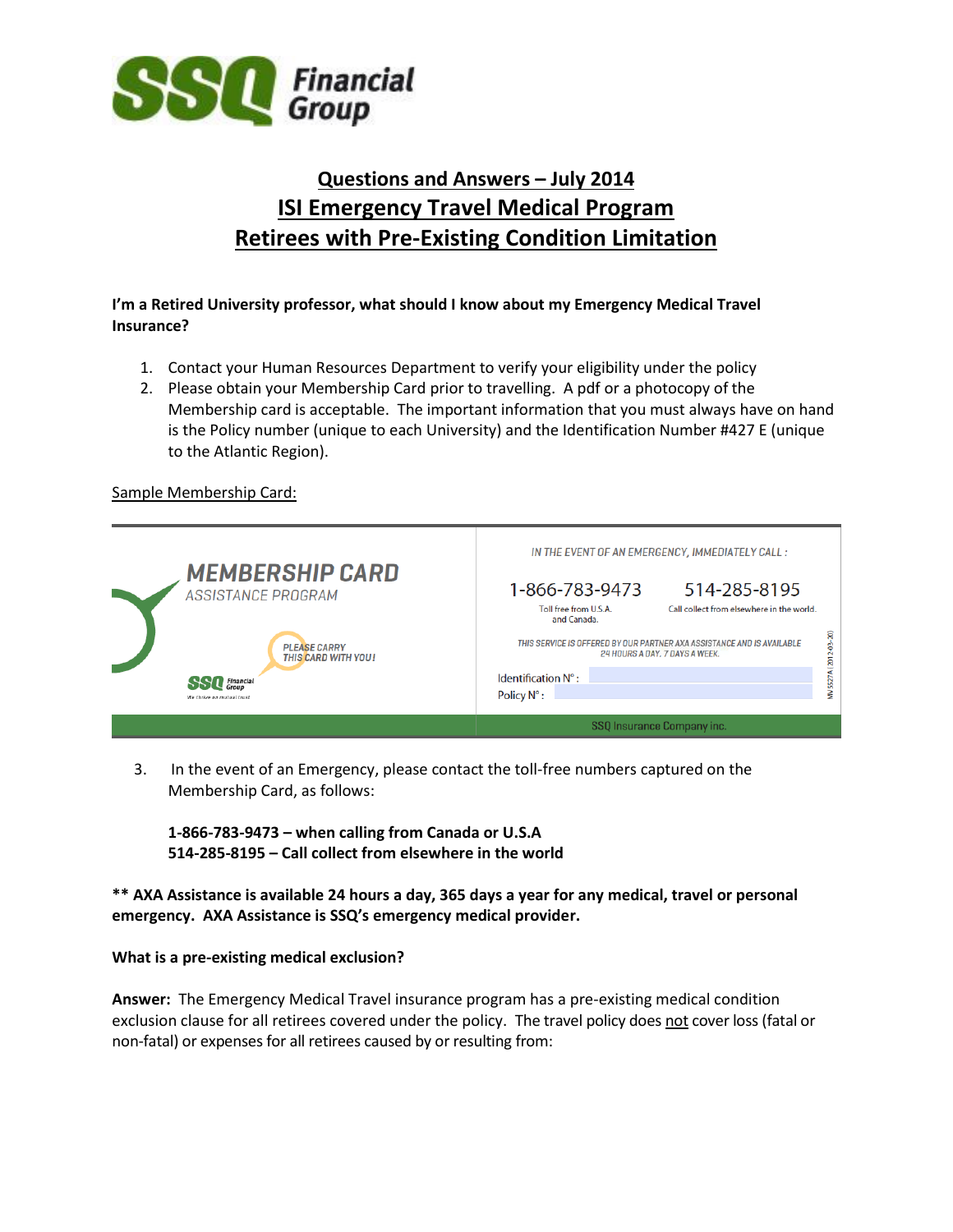Any condition for which the Insured Person received medical advice, consultation or treatment within six (6) months prior to the commencement of a Trip, with the exception of a Chronic Condition $1^{\scriptscriptstyle{1}}$  which is under treatment and Stabilized<sup>2</sup> by the regular use of prescribed medication.

## **What if my attending physician writes a note indicating that I have a clean bill of health, does the preexisting medical exclusion still apply?**

**Answer:** Yes. The pre-existing medical exclusion still applies and the insured is still expected to pay outof-pocket and submit his receipts for reimbursement. SSQ's claims department must complete the analysis of the individual's medical records to determine if the claim is payable as per the terms and conditions of the policy.

## **Are Retirees expected to pay out-of-pocket for all/any incurred claims while travelling out of country?**

**Answer:** The Emergency Medical Travel policies have a pre-existing medical exclusion for all retirees covered under the said policy. Therefore, in the event of an emergency and AXA Assistance is notified, an assessment of the situation is performed by the assistance provider to determine if the member is active or retired and to determine if the pre-existing condition limitation clause is applicable.

When the pre-existing condition limitation clause is applicable, the insured individual is expected to cover the incurred claim out-of-pocket and submit his/her receipts for reimbursement. This is not new to SSQ. However, we are noticing that hospitals are now insisting on payment rather than issuing an invoice.

When the pre-existing condition limitation clause is not applicable, AXA Assistance will pay the medical provider directly when possible.

The direct billing option is not always available to retirees firstly because the medical providers have no obligations to accept direct billing arrangements. Furthermore, the additional medical investigation that is required to determine if the claim is a result of a pre-existing medical condition or not takes time and payment guarantees cannot be issued until the eligibility of the claim is confirmed.

The pre-existing condition limitation should not be interpreted as "no coverage". The insured will be reimbursed, if the claim is not deemed to be as a result of a pre-existing medical condition. The claim may be payable under the policy as per the terms and conditions of the policy, but the expectation to pay out-of-pocket should be anticipated.

## **Is there a pre-approval process whereby I could be approved prior to travelling, therefore would not have to pay for any incurred claims out-of-pocket?**

**Answer:** SSQ does not allow for pre-approvals.

<sup>&</sup>lt;sup>1</sup> "Chronic Condition" means a disease or disorder which has existed for a minimum of six (6) months.

 $2$  Stabilized" means there has not been a change in the medical condition requiring medical or psychiatric intervention for a minimum of six (6) months. Adjustments in doses of Warfarin or Coumadin are not considered to be medical intervention for the pupose of this definition, as long as the attending physician can donfirm that the Insured Person's condition is stabilized before the date of departure.